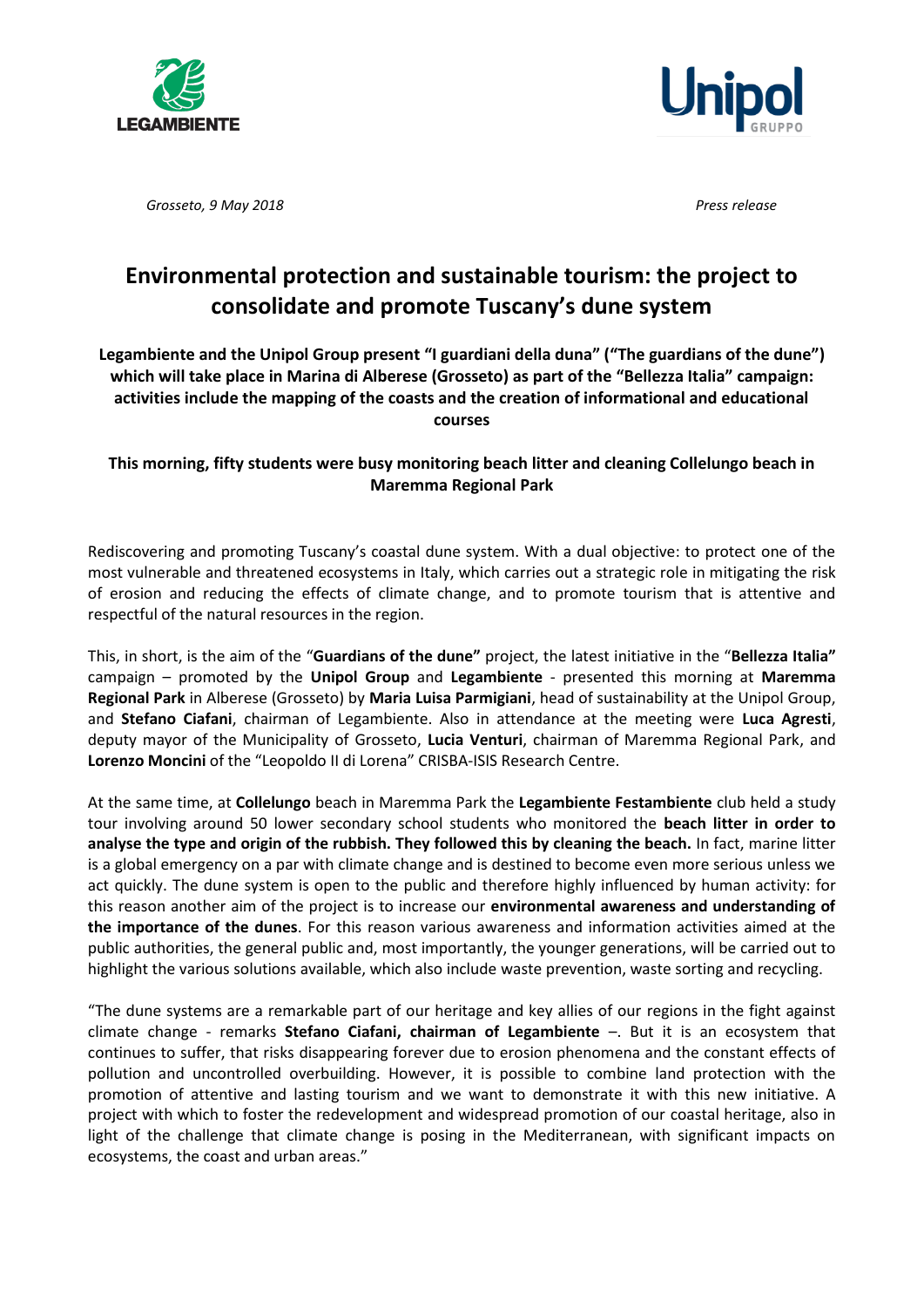"The Dune project is an excellent example of synergies between the public and private sectors. It also encapsulates our commitment to helping address a crucial problem like climate change through concrete, tangible actions aimed at creating shared value and developed together with local stakeholders comments Maria Luisa Parmigiani of Unipol. Tuscany is also a very important area to promote in terms of our Group."

Thanks to the partnership with **Maremma Regional Park** and the **"Leopoldo II di Lorena" CRISBA-ISIS Research Centre**, the new project will be carried out in the area of Marina di Alberese, a protected zone of the Park at great risk of erosion, but will also represent a pilot project that can be replicated in other areas of the Tuscan coastline where the dune system is in danger. In fact, the first phase of the project will consist of research and data collection on the dune along the coast of the region which will make it possible to map its state of health, highlighting critical areas of the coastline (fauna, flora, water system, coastal erosion, state of conservation etc.) where similar conservation and cleaning projects are required.

The project seeks to conserve and promote the dune area and the pine forest so it can be accessed in total safety, further developing an attentive and informed form of tourism. Stop-off points and infopoints will be created along the route to provide information and details on the environmental elements present in the area.

"I would like to thank Unipol and Legambiente for choosing Maremma Park for this important pilot project – remarks **Lucia Venturi, chairman of Maremma Regional Park** -. Protecting the dune is essential both for preserving biodiversity and halting coastal erosion and therefore completes the work we carried out to consolidate the beach to the south of the Ombrone."

In the last three years, the "**Bellezza Italia"** campaign has made it possible to carry out nine projects across Italy, salvaging and redeveloping degraded areas of the country which have now been restored to the public. Projects that have spread the culture of legality and rights, encouraging all possible synergies between civil society, businesses and institutions. These include the first trial stretch of **the Po River Park**, in an area of around a thousand hectares that crosses the municipalities of Villanova sull'Arda, Polesine– Zibello and Roccabianca in Emilia Romagna; the *greenstation* **of San Stino di Livenza** (Venice), which has become a cultural centre that promotes sustainable transport; the redevelopment of **Parco di Capoprati**, a park of around 7000  $m<sup>2</sup>$  in the centre of Rome, one of the last natural areas in which you can discover the Tiber and its valuable ecosystem; and the **Path of the Argonauts in Paestum**, which has made it possible to improve the accessibility of the area and restore the original geography of this world famous archaeological site with its access to the sea.

However, "**Bellezza Italia**" is not the only form of cooperation between the **Unipol Group** and **Legambiente**, whose partnership actually covers various areas, with the dual goal of qualifying the Unipol Group's environmental commitment in Italy and increasing the awareness of its direct stakeholders as regards the importance of safeguarding and promoting the country, and comprises a series of actions targeted at the development of active policies and suitable tools for improving resilience to climate change in Italy. In fact, Legambiente also works with Unipol on projects regarding **risks deriving from natural disasters, to highlight at-risk areas and risky behaviour and identify policies, measures and actions to promote the resilience and maintenance of the territory**, also participating in awareness and educational pilot projects.

*For more information on "Bellezza Italia" visit [www.legambiente.it/bellezza-italia](http://www.legambiente.it/bellezza-italia)*